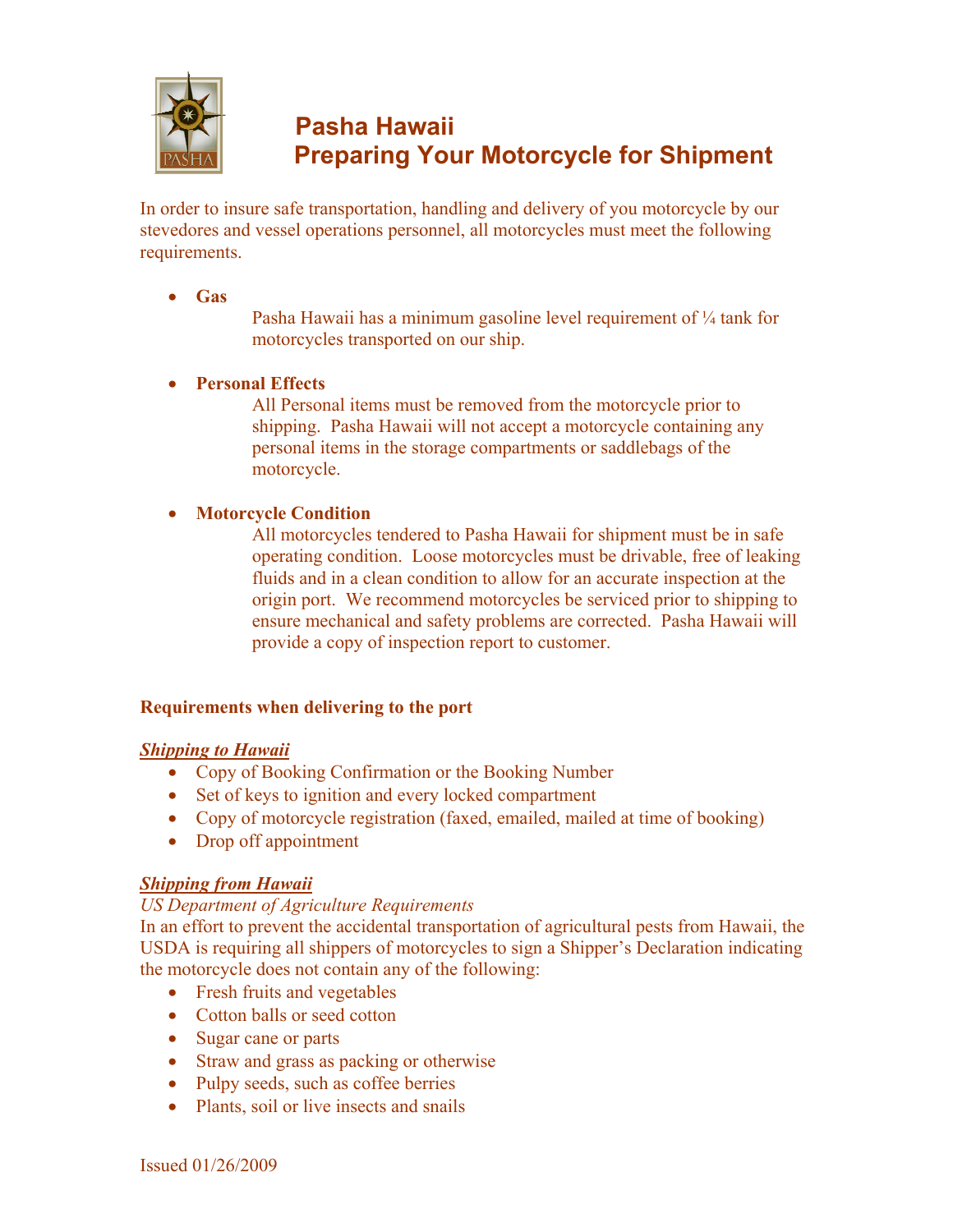Additionally, all motorcycles need to be thoroughly washed and cleaned to comply with USDA requirements. Pasha Hawaii cannot accept motorcycles that do not meet these requirements.

We recommend the following cleaning procedures be followed prior to delivery your motorcycle to Pasha Hawaii:

- $\bullet$  Empty all compartments
- Wash exterior thoroughly, paying special attention to the engine, tires, fender wells and undercarriage of motorcycle. Steam cleaning or pressure washing is preferable.
- Inspect entire motorcycle to ensure it is free of any dirt, mud, sees or other unauthorized material.

## *Note: USDA strictly enforces the above requirements and Pasha Hawaii is committed to fully comply with all State and Federal regulations.*

State law requires the following documents when shipping a motorcycle from Hawaii:

- Picture ID
- Original motorcycle registration and title or notarized copies
- Notarized lien holder letter of authorization  $-$  If the motorcycle is financed, a notarized letter of authorization is required from the lien holder allowing the motorcycle to be shipped. The letter must include the motorcycle's year, make and model, VIN (vehicle identification number), destination port and name of person authorized to ship the motorcycle.
- Absentee Owner If a motorcycle is co-owned and co-owner is not present at our port facility, a notarized letter is required from the absent owner authorizing the motorcycle to be shipped.

#### **Arrival Notice**

You will receive an Arrival Notice via email after your motorcycle is safely loaded and secured on our vessel. This notification will be sent to the consignee's email address.

#### **Picking up your Motorcycle at destination**

Typical transit time from port to port will range from 5 to 7 days depending on when your motorcycle is delivered to our port facility and the next scheduled sailing. We can provide an estimated date of arrival at the time of your booking. We urge you to pick up your motorcycle promptly to avoid payment of storage charges. *Please note that a notarized letter of authorization is required if anyone other than the person named on the shipping documents will pick up your motorcycle.*